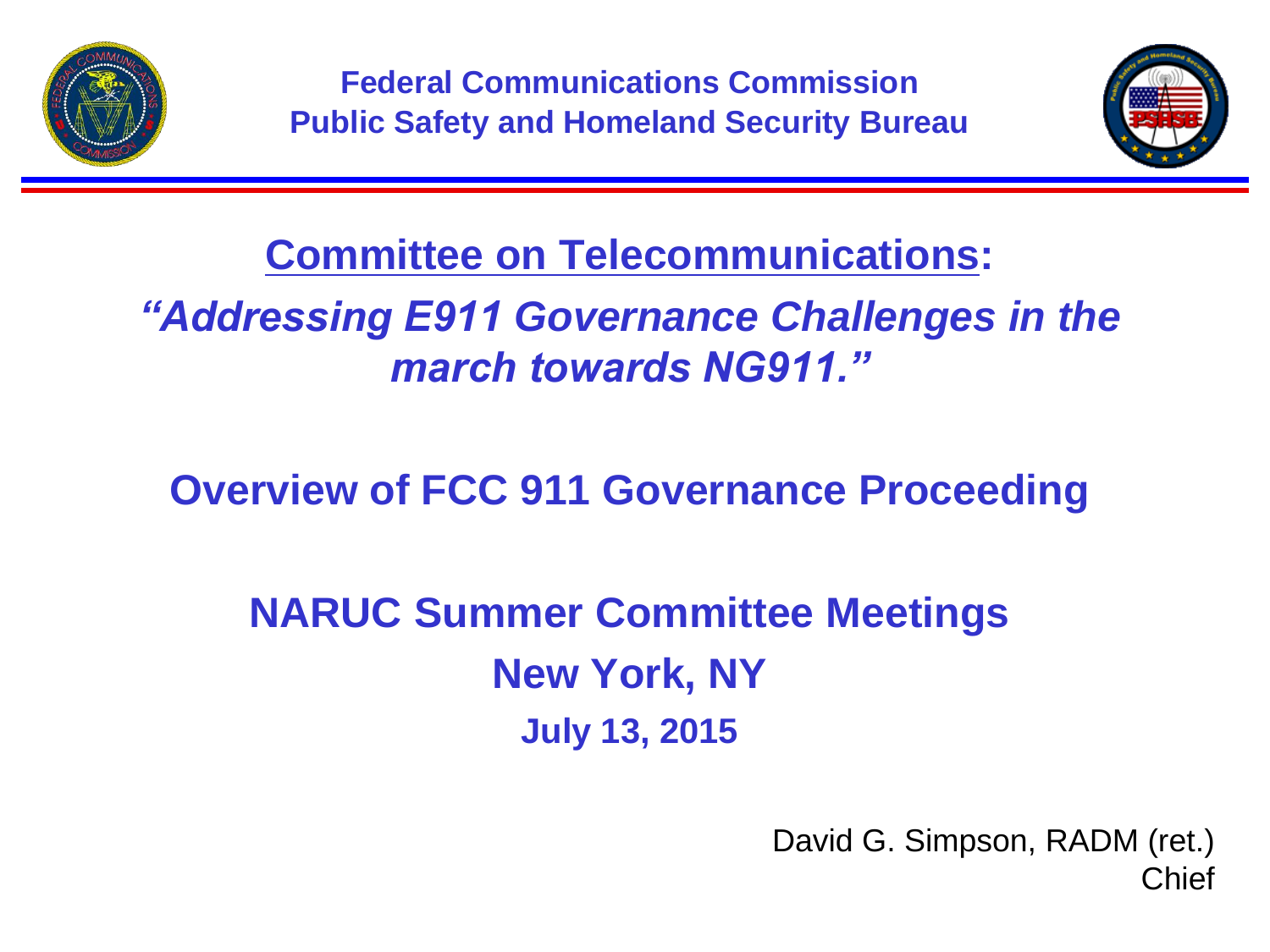



- Recent outages indicate that risks to reliability of 911 service are evolving as the 911 ecosystem migrates to an all-IP environment:
- IP-based networks have new technological capabilities but also new vulnerabilities
- Outages are increasingly likely to be statewide, multistate, or nationwide in scope
- **Increased number of providers and proliferation of new** services is blurring traditional lines of accountability
- **Need for cooperative focus on 911 governance at local,** state, and federal levels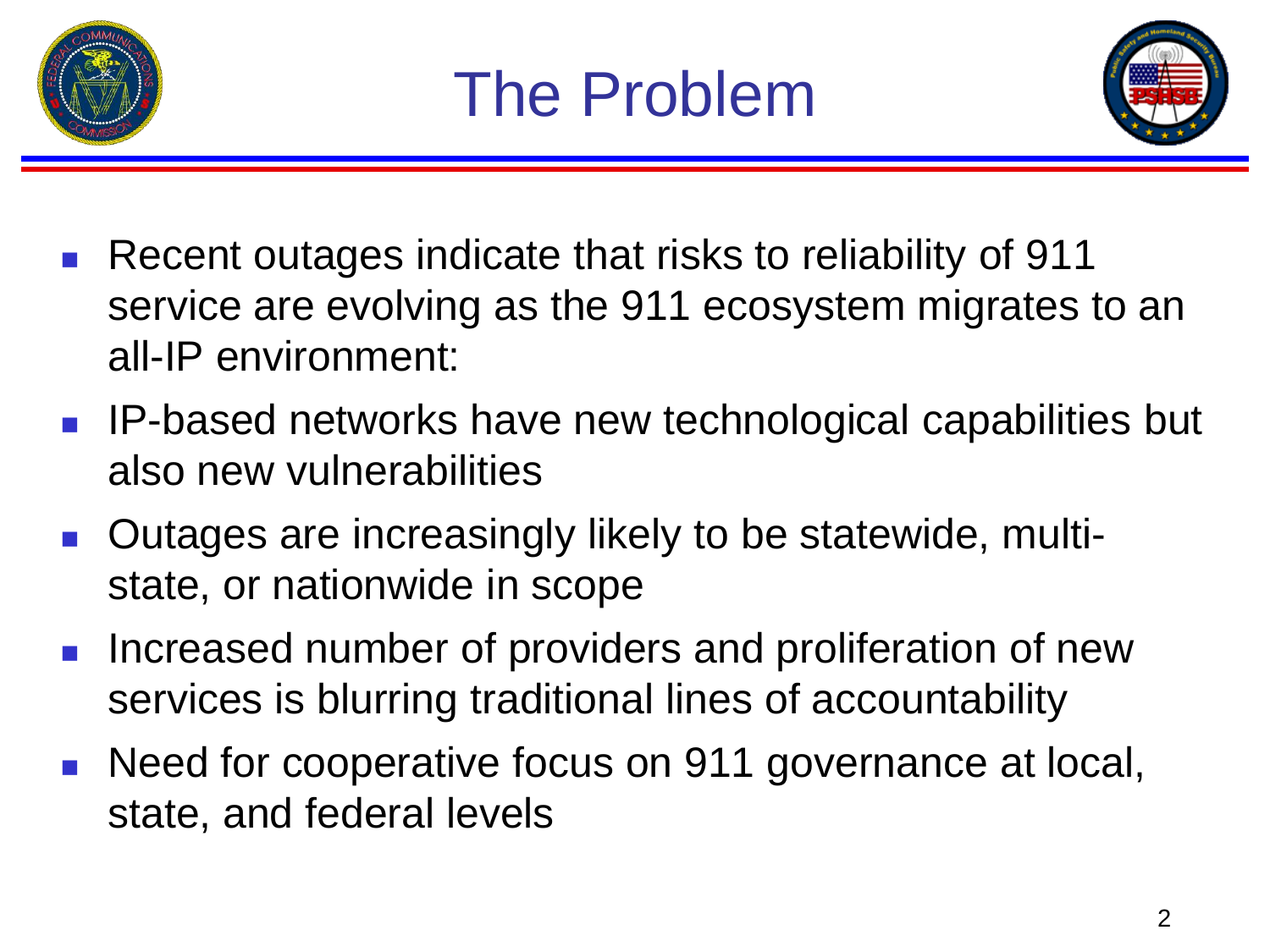



## **Policy Statement:**

- **Affirms Commission's policy of working with** state and local partners to ensure reliable 911 call completion as technology transitions consolidate network infrastructure and change the way 911 services are delivered to PSAPs in multiple states.
- **Notice of Proposed:** 
	- **Designed to reduce the risk of large-scale 911** outages and to mitigate their scope and impact